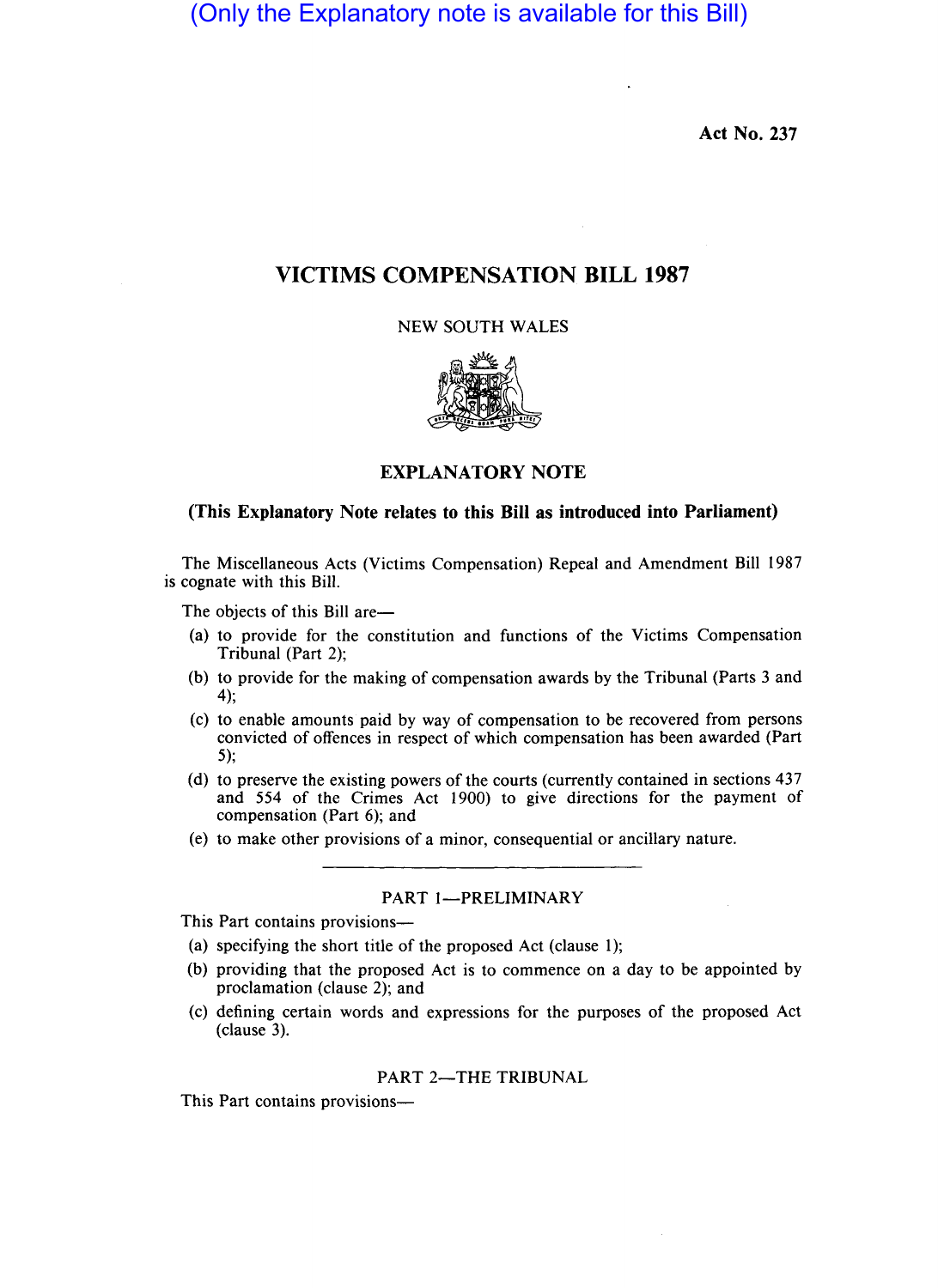# *Victims Compensation 1987*

- (a) providing for the constitution of the Victims Compensation Tribunal (clause 4);
- (b) specifying the jurisdiction and functions of the Tribunal (clause 5);
- (c) enabling the Chairperson of the Tribunal to authorise specified Magistrates to exercise the jurisdiction and functions of the Tribunal (clause 6);
- (d) enabling the jurisdiction and functions of the Tribunal to be exercised by a single member of the Tribunal or by an authorised Magistrate (clause 7);
- (e) enabling more than one sitting of the Tribunal to be held at the same time (clause 8); and
- (f) providing for the appointment of a Registrar and other staff for the Tribunal (clause 9).

### PART 3-COMPENSATION AWARDED BY THE TRIBUNAL

#### Division 1-Preliminary

This Division contains a provision defining certain words and expressions for the purposes of the proposed Part 3 (clause 10).

### Division 2-Eligibility for compensation

This Division contains provisions—

- (a) specifying the compensation for which a primary victim of an act of violence is eligible (clause 11);
- (b) specifying the compensation for which a secondary victim of an act of violence is eligible (clause 12);
- (c) specifying the compensation for which a close relative of a deceased victim of an act of violence is eligible (clause 13);
- (d) specifying the compensation for which a law enforcement victim is eligible (clause 14);
- (e) specifying certain classes of person who are not eligible for compensation (clause 15); and
- (f) specifying the maximum amount of compensation which is payable in respect of any single event (clause 16).

### Division 3—Compensation proceedings

This Division contains provisions-

- (a) providing for the making of applications for compensation (clause 17);
- (b) requiring the Tribunal to consider each application made to it and requiring it, except in certain specified circumstances, to conduct a hearing into each such application (clause 18);
- (c) requiring the Tribunal to determine applications for compensation made to it by making an award of compensation or by dismissing the application (clause 19);
- (d) specifying certain circumstances in which the Tribunal may refuse to award compensation or may reduce the amount of compensation that it might otherwise have awarded (clause 20);
- (e) specifying the factors that the Tribunal should take into consideration in determining how much compensation to award to an applicant (clause 21);
- (f) specifying to whom an award of compensation may be made payable (clause 22);
- (g) enabling the Tribunal to make interim awards of compensation (clause 23);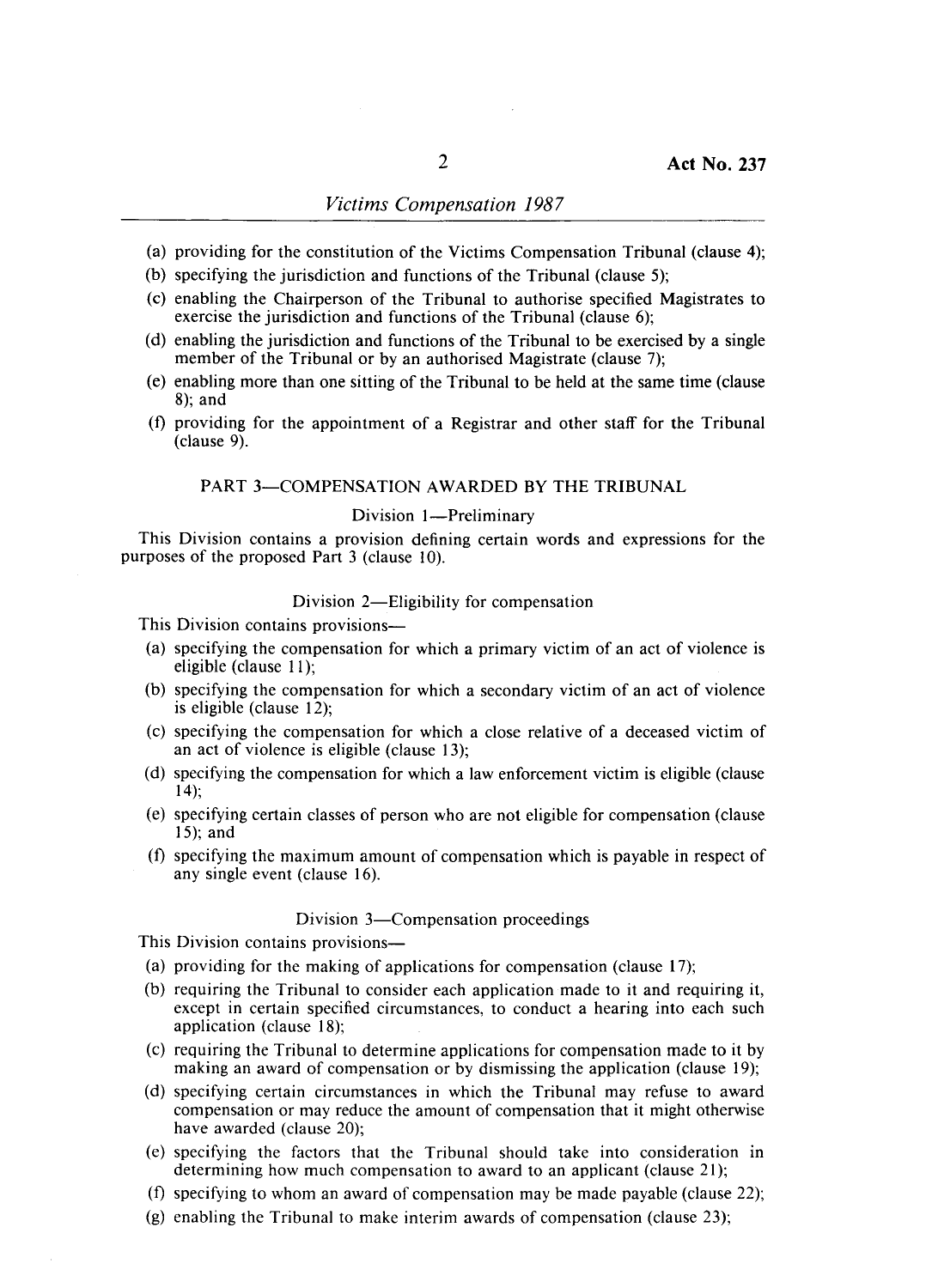- (h) enabling the Tribunal to award compensation subject to certain specified conditions (clause 24); and
- (i) limiting the circumstances in which evidence given to it in compensation proceedings may be used in subsequent criminal proceedings (clause 25).

#### Division 4-Payment of compensation

This Division contains provisions-

- (a) requiring the Tribunal to notify the Secretary of the Attorney General's Department of awards of compensation made by it (clause 26);
- (b) requiring the Secretary of the Attorney General's Department to pay compensation in accordance with awards made by the Tribunal (clause 27); and
- (c) specifying the effect that an award of compensation has on subsequent civil proceedings (clause 28).

#### Division 5-Appeals from determinations of the Tribunal

This Division contains a provision enabling an appeal to be made to the District Court in respect of the determination of the Tribunal on an application for compensation (clause 29).

### PART 4-COMPENSATION HEARINGS

This Part contains provisions-

- (a) governing the procedure of the Tribunal in respect of hearings conducted by it (clause 30);
- (b) requiring hearings before the Tribunal to be open to the public except in certain specified circumstances (clause 31);
- (c) restricting the publication of the names of persons to whom hearings conducted by the Tribunal relate (clause 32);
- (d) providing for the presentation of cases in hearings conducted by the Tribunal (clause 33);
- (e) enabling the Tribunal to compel witnesses to attend hearings conducted by the Tribunal (clause 34);
- (f) requiring witnesses to answer questions put to them in hearings conducted by the Tribunal (clause 35);
- (g) imposing a penalty of 5 penalty units (that is, \$500) on a witness who fails to comply with a requirement to attend a hearing conducted by the Tribunal or to answer a question put to the witness while appearing at such a hearing (clause 36);
- (h) providing for the payment of witnesses' expenses (clause 37);
- (i) enabling the Tribunal to adjourn hearings, particularly in situations where related criminal proceedings are pending (clause 38);
- (j) enabling the Tribunal to dismiss frivolous or vexatious proceedings (clause 39);
- (k) imposing a penalty of 5 penalty units (that is, \$500) on persons who misconduct themselves in the course of hearings conducted by the Tribunal (clause 40); and
- (I) providing for the payment of costs in relation to proceedings before the Tribunal (clause 41).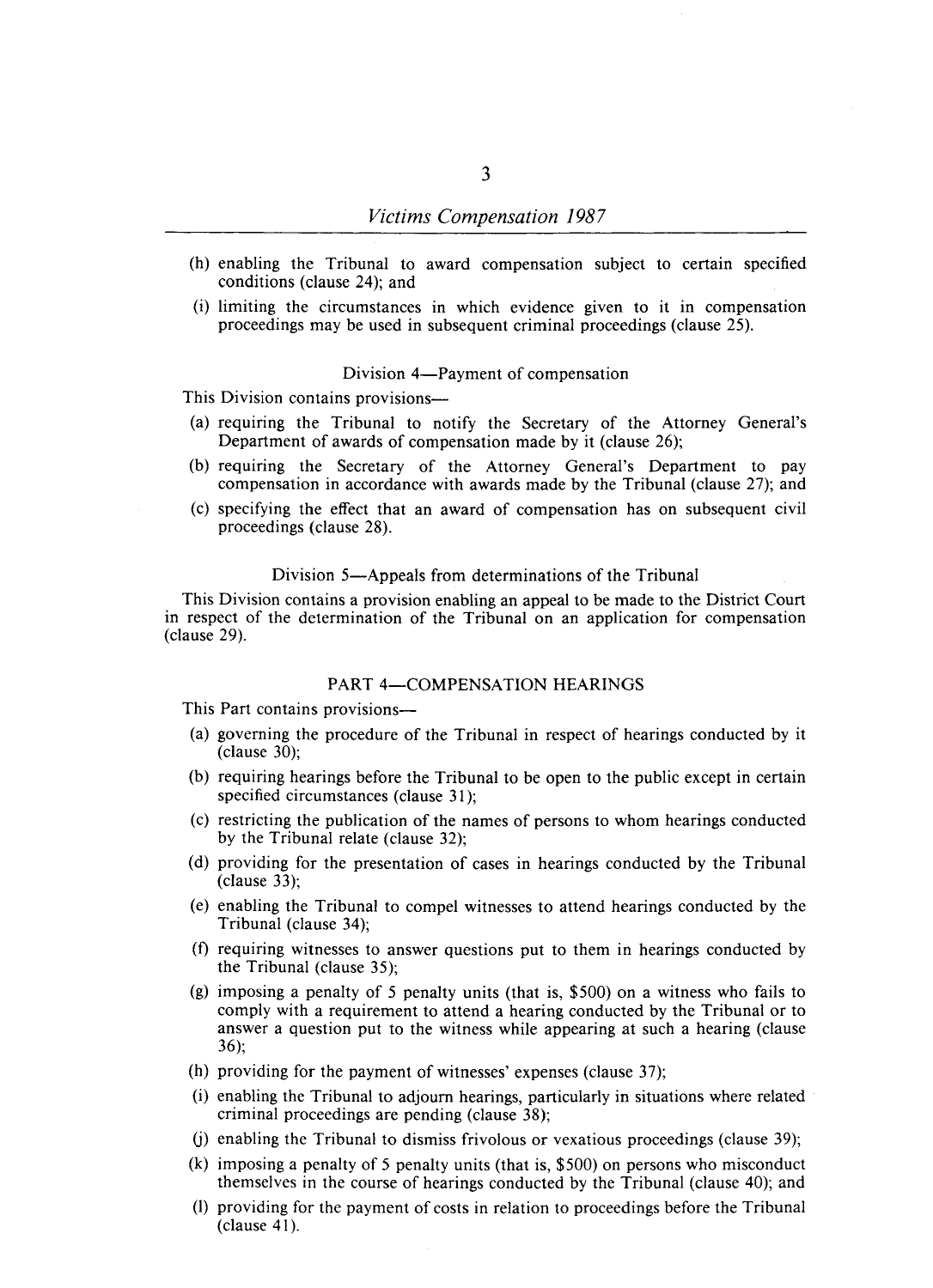### PART 5-RECOVERY OF COMPENSATION FROM OFFENDERS

This Part contains provisions-

- (a) defining certain words and expressions for the purposes of the proposed Part 5 (clause 42);
- (b) enabling recovery actions to be taken before the Tribunal (clause 43);
- (c) providing that a recovery action may be commenced against a person only if the person has been convicted in New South Wales of an offence arising out of substantially the same facts as those on which an award of compensation has been made (clause 44);
- (d) providing that a recovery action is to be heard and determined as if it were a civil claim for damages commenced in a Local Court (clause 45);
- (e) providing that the victim of an act of violence is a competent, but not compellable, witness in a recovery action and that the victim's evidence of an earlier compensation hearing is, subject to certain safeguards, admissible in evidence even though the victim does not appear as a witness in the action (clause 46);
- (f) enabling the Tribunal to make a determination for restitution against a defendant in a recovery action (clause 47);
- (g) providing for the entry of the Tribunal's determination as a judgment in a court having jurisdiction to award payment of the amount of the determination (clause 48);
- (h) providing for appeals from the determinations of the Tribunal (clause 49);
- $(i)$  specifying the effect that a determination for restitution has on subsequent civil proceedings (clause 50); and
- U) providing that the Tribunal has no jurisdiction to award costs in a recovery action (clause 51).

### PART 6-COMPENSATION AWARDED BY A COURT

#### Division 1-Major offences

This Division contains provisions—

- (a) defining certain words and expressions for the purposes of the proposed Division 1 (clause 52);
- (b) enabling a court to give a direction for compensation (not exceeding \$10,000 in the case of a court, other than the Supreme Court, exercising summary jurisdiction and not exceeding \$20,000 in any other case) if it has convicted a person of a major offence (clause 53);
- (c) imposing certain restrictions on a court's power to give a direction for compensation (clause 54);
- (d) specifying certain factors that a court must take into consideration when deciding whether to give a direction for compensation (clause 55);
- (e) providing for the manner of payment of any sum directed to be paid under a direction for compensation (clause 56);
- (f) providing for the enforcement of a direction for compensation (clause 57);
- (g) specifying the effect of a direction for compensation on subsequent civil proceedings arising from the same facts (clause 58); and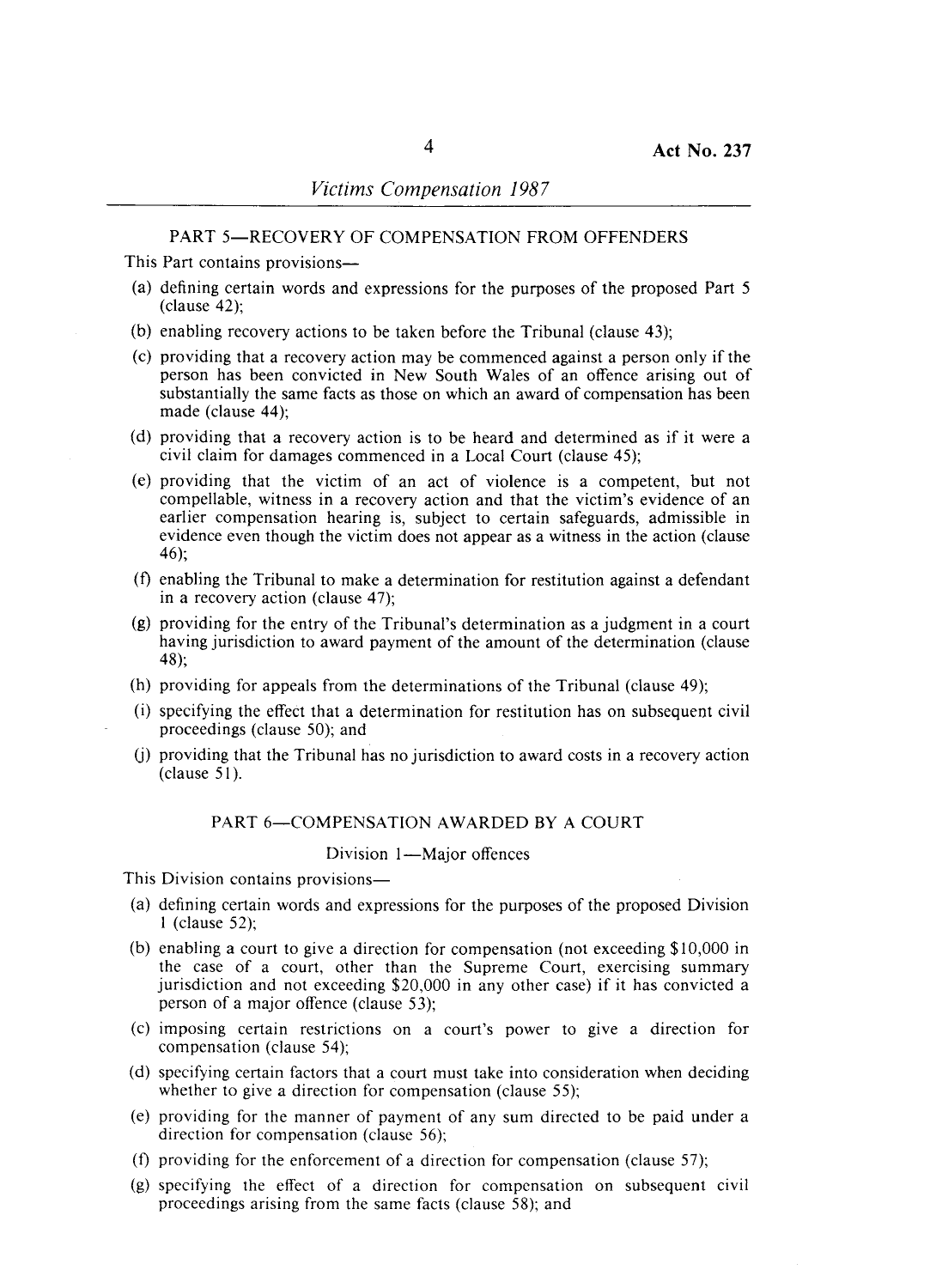(h) ensuring that no appeal lies against a direction for compensation merely because it directs payment of an amount greater than that subsequently awarded by way of damages in civil proceedings arising from the same facts (clause 59).

# Division 2-Minor offences

This Division contains provisions—

- (a) defining certain words and expressions for the purposes of the proposed Division 2 (clause 60);
- (b) enabling a court to give a direction for compensation (not exceeding \$1,000) if it has convicted a person of a minor offence (clause 61);
- (c) imposing certain restrictions on a court's power to give a direction for compensation (clause 62);
- (d) specifying certain factors that a court must take into consideration when deciding whether to give a direction for compensation (clause 63);
- (e) providing for the manner of payment of any sum directed to be paid under a direction for compensation (clause 64); and
- (f) providing for the enforcement of a direction for compensation (clause 65).

# PART 7-MISCELLANEOUS

This Part contains provisions-

- (a) requiring the Tribunal to cause a record to be kept of its proceedings (clause 66);
- (b) providing for the authentication of documents issued by the Tribunal (clause 67);
- (c) protecting the Tribunal, its members and members of staff from personal liability for anything done or omitted in the execution of their functions under the proposed Act (clause 68);
- (d) ensuring that the proceedings of the Tribunal have the protection of section 18 of the Defamation Act 1974 (clause 69);
- (e) requiring the Chairperson of the Tribunal to furnish reports to the Attorney General on the work and activities of the Tribunal (clause 70);
- (f) providing that, in certain proceedings arising under the proposed Act, the Crown is to be represented by such person as may be authorised by the regulations in that behalf (clause 71);
- (g) requiring proceedings for offences to be dealt with before the Tribunal or before a Local Court constituted by a Magistrate (clause 72);
- (h) providing that money owed to the Crown under the proposed Act may be recovered as a debt in a court of competent jurisdiction (clause 73);
- (i) enabling forms used for the purposes of the proposed Act to require information included in them to be verified by statutory declaration (clause 74);
- (j) enabling the Governor-in-Council to make rules governing the practice and procedure of the Tribunal (clause 75); and
- (k) enabling the Governor-in-Council to make regulations for the purposes of the proposed Act (clause 76).

SCHEDULE 1-PROVISIONS RELATING TO THE MEMBERS OF THE TRIBUNAL

This Schedule contains provisions—